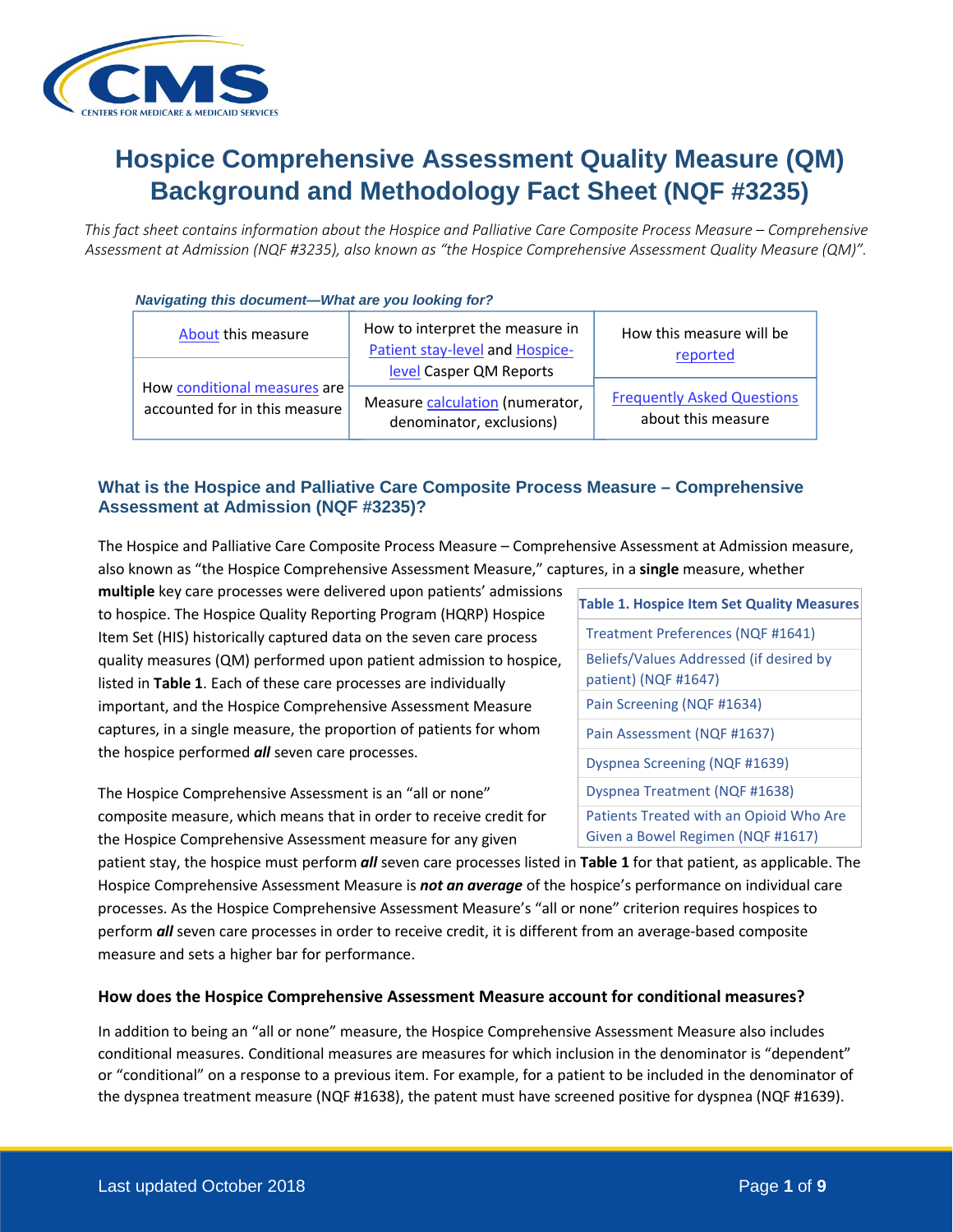This is because the hospice would not initiate treatment for shortness of breath unless the patient was actually short of breath.

Three of the seven care process measures accounted for in the Hospice Comprehensive Assessment Measure are conditional measures. The measures, and their conditions for inclusion, are as follows:

- **NQF #1637 Pain Assessment:** To be included in this measure, the patient must screen positive for pain as indicated by J0900C.
- **NQF #1638 Dyspnea Treatment:** To be included in this measure, the patient must screen positive for shortness of breath as indicated by J2030C.
- **NQF #1617 Patients Treated with an Opioid Who Are Given a Bowel Regimen:** To be included in this measure, a scheduled opioid must be initiated or continued as indicated by N0500A.

In the Hospice Comprehensive Assessment Measure, if a patient does not meet the denominator criteria for one of the conditional measures, the hospice will by default 'receive credit' for that conditional measure in the calculation of the Hospice Comprehensive Assessment Measure, even without having conducted that care process. For an example of why this is, please refer to the example in **Exhibit 1** of how conditional measures are treated differently in the Hospice Comprehensive Assessment Measure.

**Exhibit 1. Example: Conditional Measures and the Hospice Comprehensive Assessment Measure** If a patient screened 'negative' for dyspnea, the patient would be ineligible for NQF#1638 Dyspnea Treatment. However, in the calculation of their Hospice Comprehensive Assessment Measure, the hospice would 'receive credit' for the Dyspnea Treatment component of the Hospice Comprehensive Assessment Measure even without completing the Dyspnea Treatment care process. This is because, based on the results of the patient's dyspnea screening, it was appropriate for the hospice not to proceed with dyspnea treatment as the patient does not have dyspnea.

Please note that this methodology applies only to the calculation of the Hospice Comprehensive Assessment Measure, not the calculation of the individual component measures. **Table 2** below details how the three conditional measures are accounted for when calculating the Hospice Comprehensive Assessment Measure.

**Table 2. What are the various ways that my hospice may receive credit for a conditional measure in the calculation of the Hospice Comprehensive Assessment Measure?** 

*Note that this methodology does not apply to the calculation of the individual component measures.* 

| NQF #1637 Pain<br>Assessment                                                                      | $\triangleright$ The patient reported pain during the pain screening, and a comprehensive pain assessment<br>was completed within 1 day of the initial nursing assessment during which the patient<br>screened positive for pain, including at least five of the required characteristics, OR<br>$\triangleright$ The patient reported that they had no pain during the pain screening.                                                                                                  |
|---------------------------------------------------------------------------------------------------|------------------------------------------------------------------------------------------------------------------------------------------------------------------------------------------------------------------------------------------------------------------------------------------------------------------------------------------------------------------------------------------------------------------------------------------------------------------------------------------|
| NQF #1638<br>Dyspnea<br>Treatment                                                                 | $\triangleright$ If the patient screened positive for shortness of breath but declined treatment for shortness of<br>breath, OR<br>$\triangleright$ If the patient reported shortness of breath during the dyspnea screening, and treatment for<br>shortness of breath was initiated within 1 day of the initial nursing assessment during which<br>the patient screened positive for shortness of breath, OR<br>$\triangleright$ The patient screened negative for shortness of breath. |
| NQF #1617<br><b>Patients Treated</b><br>with an Opioid<br>Who Are Given a<br><b>Bowel Regimen</b> | $\triangleright$ There is documentation that a bowel regimen was initiated or continued within 1 day of a<br>scheduled opioid being initiated or continued, OR<br>$\triangleright$ There is documentation of why a bowel regimen was not initiated, OR<br>$\triangleright$ A scheduled opioid was not initiated or continued.                                                                                                                                                            |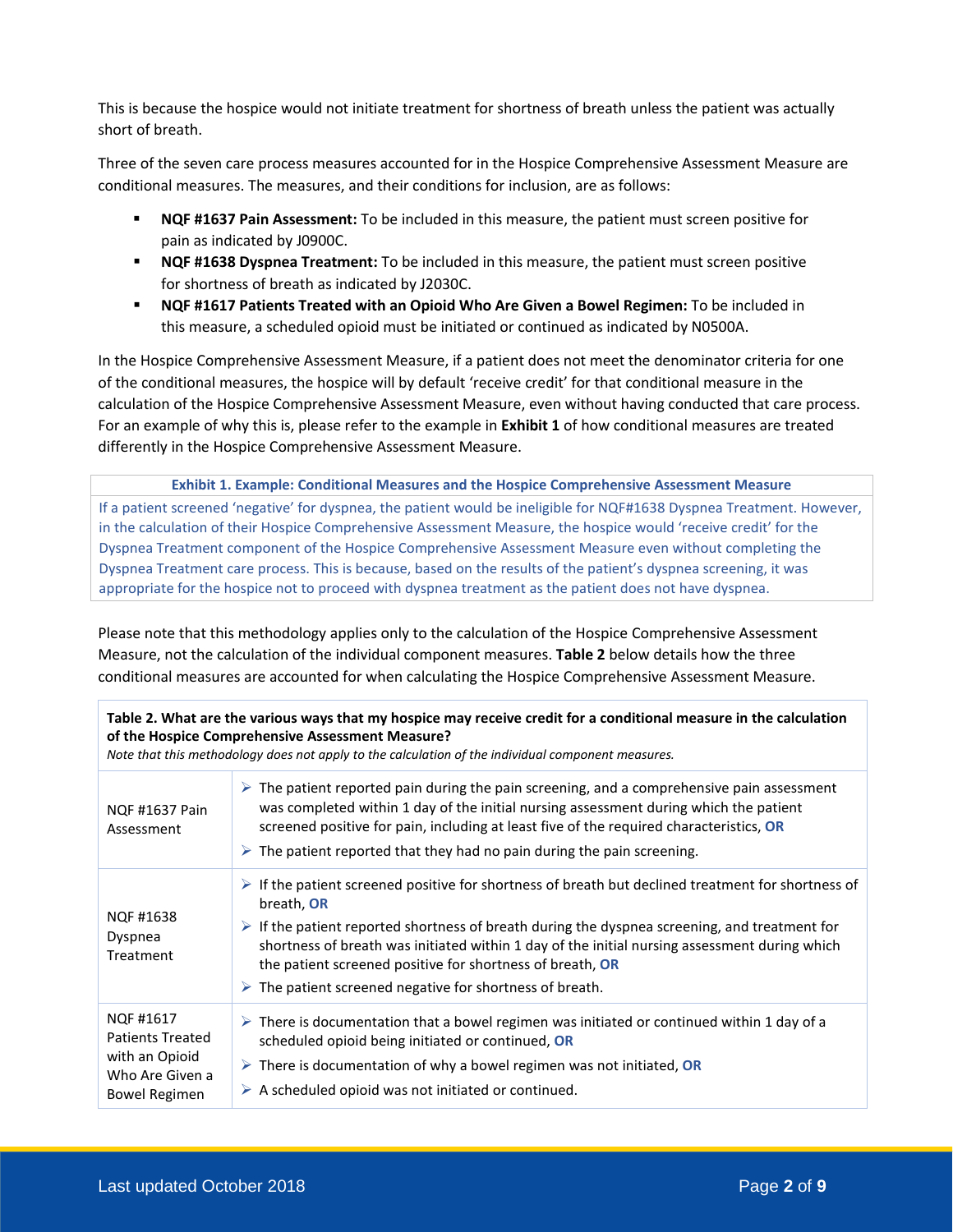## <span id="page-2-1"></span>**Calculating the Hospice Comprehensive Assessment Measure**

The Hospice Comprehensive Assessment Measure represents the percentage of patient stays during which the patient received **all seven of the individual Hospice Item Set (HIS) care process quality measures (QMs) (NQF #1617, NQF #1634, NQF #1637, NQF #1638, NQF #1639, NQF #1647, NQF #1641) for which they are eligible. Exhibit 2** below provides guidance on how to calculate the Hospice Comprehensive Assessment Measure for your hospice. For additional details about the Hospice Comprehensive Assessment Measure, see the HQRP QM User's [Manual](https://www.cms.gov/Medicare/Quality-Initiatives-Patient-Assessment-Instruments/Hospice-Quality-Reporting/Current-Measures.html) (in the Downloads section).

#### **Exhibit 2. Calculating the Hospice Comprehensive Assessment Measure**

**Step 1: Identify patients that are eligible for the measure denominator.** The denominator for the Hospice Comprehensive Assessment Measure includes all patient stays except for those that meet the denominator exclusion criteria outlined below:

**Exclusion Criteria:** Patients meeting any of the three conditions below will be excluded from the denominator:

- 1. Patients younger than 18 (as indicated by the birth date (A0900) and admission date (A0220),
- 2. Patients that have not been discharged from the hospice, as determined by the submission of a Hospice Item Set (HIS)-Discharge record, and
- 3. Discharged patients that do not have a matching HIS-Admission record.

**Step 2:** After identifying the patient stays that meet the denominator inclusion criteria (see above), **for each of these patient stays, check the seven component HIS QMs for which you have met the requirements and received credit for** (Remember that you may receive credit for conditional measures even if the patient was not eligible for the conditional QM itself (see **Table 2** above); conditional measures are indicated by "\*"):

- **Treatment Preferences (NQF #1641)**
- **Beliefs/Values Addressed (if desired by patient) (NQF #1647)**
- **Pain Screening (NQF #1634)**
- **Pain Assessment (NQF #1637)\***
- **Dyspnea Screening (NQF #1639)**
- **Dyspnea Treatment (NQF #1638)\***
- **Patients Treated with an Opioid Who Are Given a Bowel Regimen (NQF #1617)\***

**Step 3: For each patient stay, add up the number of component HIS QMs for which you met the requirements:**

If your total = 7, this patient stay met the numerator criteria for the Hospice Comprehensive Assessment Measure and you **will receive credit** for this patient for the QM.

If your total is less than 7, this patient stay did not meet the numerator criteria for the Hospice Comprehensive Assessment Measure and you will **not** receive credit for this patient for this QM.

<span id="page-2-0"></span>**Step 4: To calculate your hospice's overall Hospice Comprehensive Assessment Measure score:** 14: 10 Calculate your mospice s overall increase compressions and received credit for the QM (Step 3)  $\times 100$ 

final denominator, after accounting for exclusion criteria (Step  $1$ )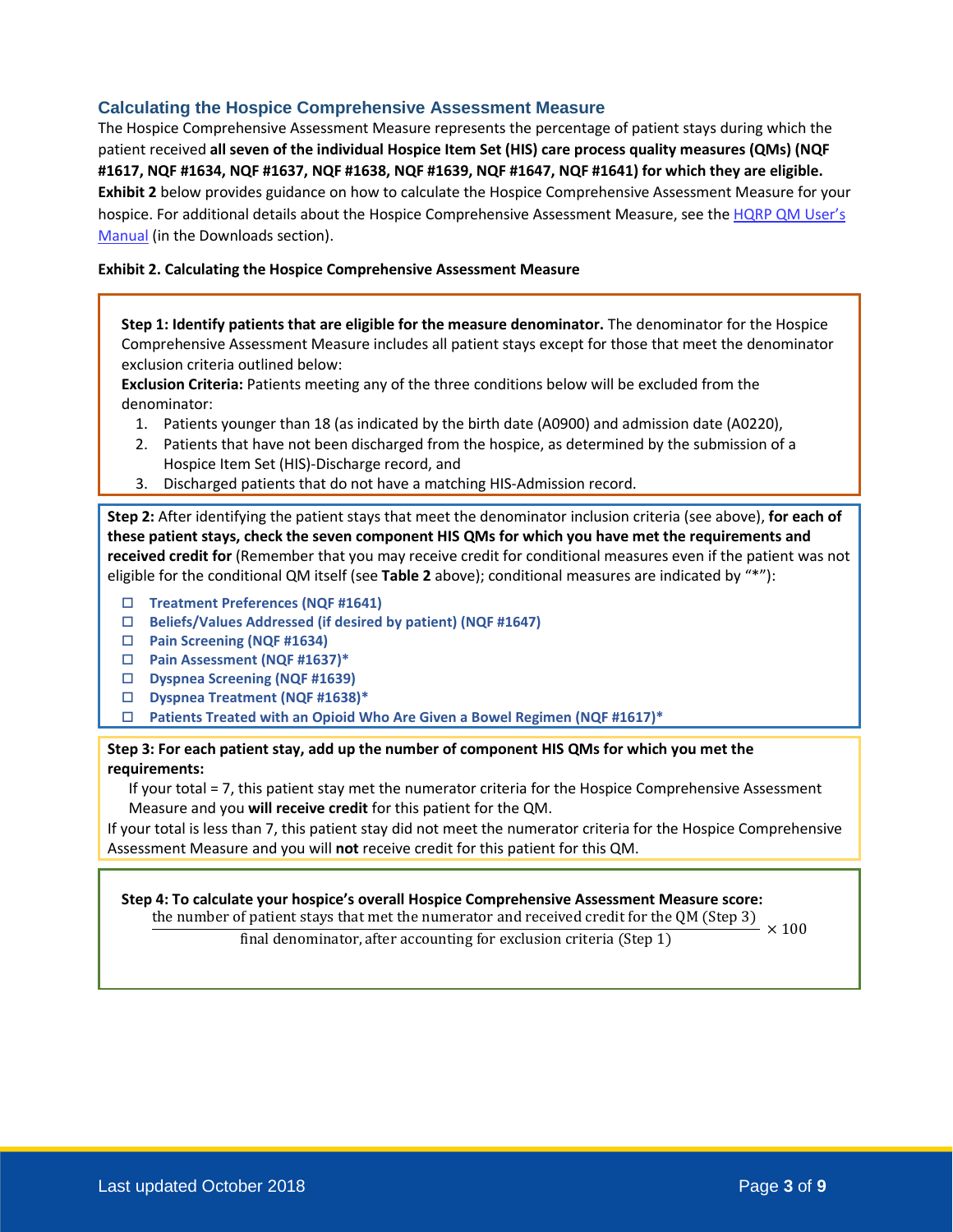## **Reporting of the Hospice Comprehensive Assessment Measure**

Providers are able to view their Hospice Comprehensive Assessment Measure scores on their Certification and Survey Provider Enhanced Reporting (CASPER) Hospice-Level Quality Measure Report and Hospice Patient Stay-Level Quality Measure Report (QM Reports), as well as on their Preview Reports in advance of public reporting on Hospice Compare. For information on accessing and interpreting CASPER QM Reports, please refer to the CASPER [QM Report Fact Sheet.](https://www.cms.gov/Medicare/Quality-Initiatives-Patient-Assessment-Instruments/Hospice-Quality-Reporting/Downloads/Fact-Sheet_CASPER-QM-Reports_February-2018.pdf)

## **Understanding the footnote "d" on CASPER QM Reports**

In addition to the "X", "b", "c" and "e" footnotes that providers are familiar with seeing on their CASPER QM Reports, providers may now notice another footnote on their reports: "d." The footnote "d" indicates that the patient was admitted before the implementation of the measure and will not be included in the measure calculation. **Table 3** below defines each of the footnotes included on the CASPER QM Reports.

As the Hospice Comprehensive Assessment Measure was implemented in the Hospice Quality Reporting Program on April 1, 2017, the footnote "d" in the Hospice Comprehensive Assessment Measure column would indicate that the patient was admitted before this date and thus before the implementation of the measure, and therefore is not included in the measure calculation. For example, if a patient was admitted on March 1, 2017, which is before the implementation of the Hospice Comprehensive Assessment Measure, then this patient would not be included in the measure calculation. Although not eligible for the calculation of the Hospice Comprehensive Assessment Measure, patients admitted prior to April 1, 2017 will still be eligible for the seven component Hospice Item Set measures, and the hospice will be able to review performance on those measures (as applicable).

#### **Table 3. CASPER QM Reports Footnotes**

**X**: The patient met the denominator and numerator criteria for the measure. The hospice will "get credit" for this measure for this patient.

**b**: The patient met the denominator criteria but not the numerator criteria for the measure. The hospice will not get credit for this measure for this patient.

**e:** The patient did not meet the denominator criteria for the measure or was excluded from the measure. This measure does not apply to this patient and this patient will not count against or for a hospice in measure calculation. **c:** The patient's admission date was pulled from the discharge record because the admission record is missing. This patient is excluded from measure calculation because of this missing record.

**d:** The measure was implemented before the patient's admission date. This patient is excluded from measure calculation for this measure.

<span id="page-3-0"></span>For examples of how to interpret patient stay- and hospice-level Casper QM Reports and the Hospice Comprehensive Assessment Measure, see **Exhibits 3** and **4** below, respectively. For more details about CASPER QM Reports, including how to access CASPER QM Reports, please refer to the [CASPER QM Report Fact Sheet.](https://www.cms.gov/Medicare/Quality-Initiatives-Patient-Assessment-Instruments/Hospice-Quality-Reporting/Downloads/Fact-Sheet_CASPER-QM-Reports_February-2018.pdf)

*(continued on next page)*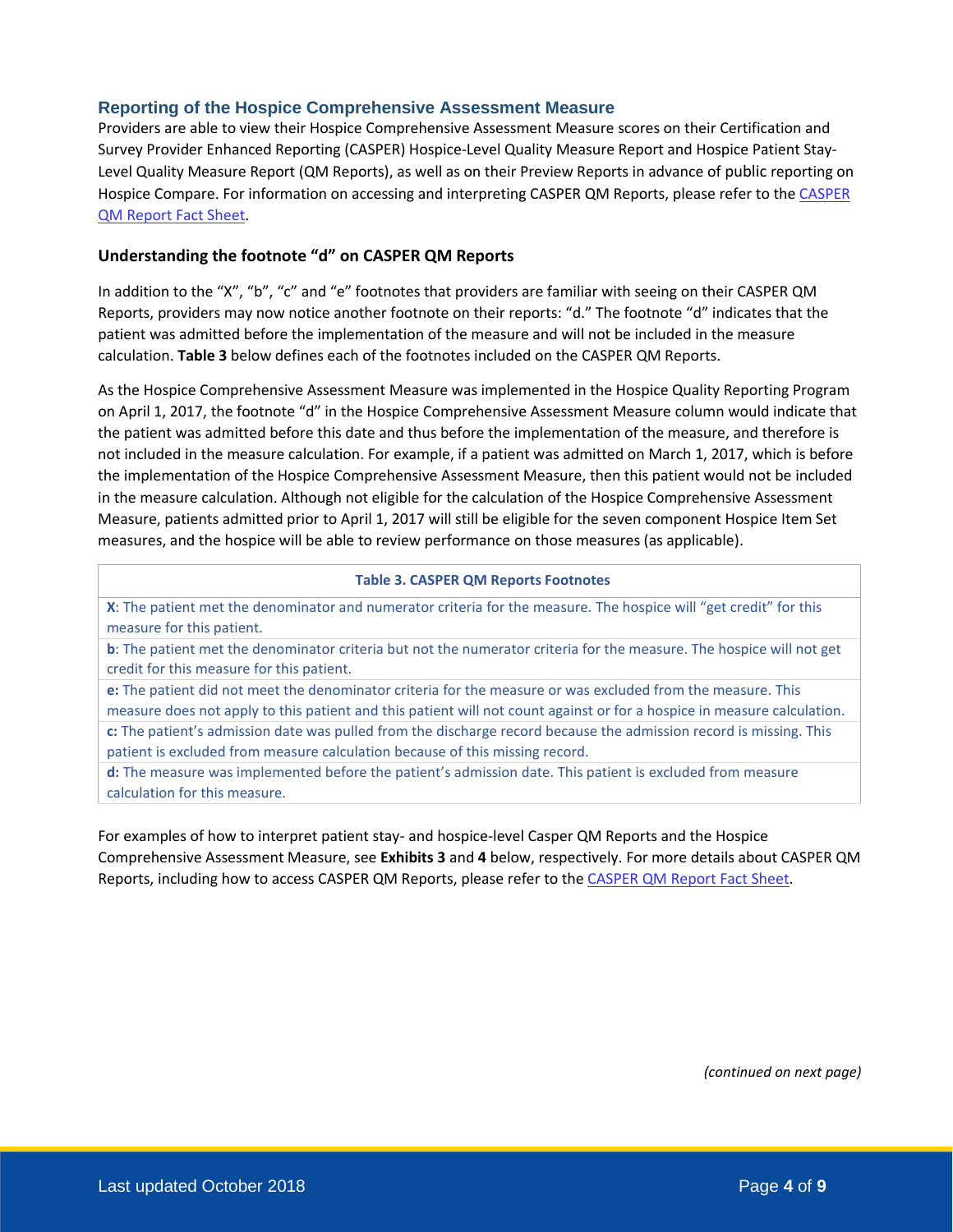#### **Exhibit 3: Patient stay-level Casper QM Report and the Hospice Comprehensive Assessment Measure**

## **Patient stay-level data for sample hospice**

*Reporting period: 01/01/2017 – 12/31/2017*

| <b>Patient Name</b> | <b>Patient ID</b> | <b>Admission</b><br>Date | <b>Discharge</b><br><b>Date</b> | Preferences<br>Treatment | Beliefs/Values | Screening<br>ain<br>Ä. | Assessment<br>Pain | Screening<br>Dyspnea | Treatment<br>Dyspnea | Bowel Regimen | Comprehensive<br>Assessment<br>Hospice | Count<br><b>Quality Measure</b> |
|---------------------|-------------------|--------------------------|---------------------------------|--------------------------|----------------|------------------------|--------------------|----------------------|----------------------|---------------|----------------------------------------|---------------------------------|
| Patient F           | 123456            | 01/01/2017               | 05/31/2017                      | X                        | X              | X                      | e                  | b                    | b                    | e             | d                                      | 3                               |
| Patient G           | 234567            | 04/05/2017               | 07/08/2017                      | X                        | X              | b                      | e                  | X                    | X                    | X             | b                                      | 5                               |
| Patient H           | 345678            | 04/18/2017               | 05/04/2017                      | X                        | X              | $\mathsf{X}$           | X                  | X                    | Χ                    | X             | X                                      | 8                               |
| Patient J           | 456789            | 06/06/207                | 06/13/2017                      | X                        | X              | X                      | X                  | X                    | e                    | e             | X                                      | 6                               |
| Patient K           | 567890            | 08/23/2017               | 10/30/2017                      | $\mathbf b$              | $\mathbf b$    | X                      | $\mathsf{x}$       | X                    | X                    | X             | $\mathbf b$                            | 5                               |
| Patient L           | 678901            | 09/10/2017               | 11/15/2017                      | X                        | X              | X                      | e                  | X                    | X                    | X             | X                                      | 7                               |
| Patient M           | 789012            | 10/01/2017               | 12/29/2017                      | X                        | X              | X                      | e                  | X                    | e                    | e             | X                                      | 5                               |
| Patient N           | 890123            | 11/03/2017               | 12/31/2017                      | X                        | X              | X                      | X                  | X                    | X                    | X             | X                                      | 8                               |

**b** = not triggered; e = excluded from the QM denominator; X = triggered; d = measure not implemented based on admission and/or discharge date(s)

This sample hospice had 8 discharged patients during the reporting period. However, not all of these patients triggered the Hospice Comprehensive Assessment Measure.

**Patient F:** Patient F was admitted on 01/01/2017, before the 04/01/2017 implementation date of the Hospice Comprehensive Assessment Measure. Therefore, the patient is not included in the measure calculation and footnote "d" appears.

**Patient G and Patient K:** Both Patient G and Patient K did not trigger the Hospice Comprehensive Assessment Measure (footnote "b"). These patients did not trigger the measure because the hospice did not complete one or more of the 7 care processes needed to trigger the measure. For example, the hospice did not complete a pain screening for Patient G and did not ask Patient K about treatment preferences or beliefs and values. Since the pain screening, treatment preferences, and beliefs and values measures are not conditional measures, the hospice did not get credit for the Hospice Comprehensive Assessment Measure for these two patients.

**Patient J, Patient L, and Patient M**: Patient J, Patient L, and Patient M triggered the Hospice Comprehensive Assessment Measure (footnote "X"). The hospice completed all **applicable** care processes for these patients. You may notice Patient J is excluded from the dyspnea treatment and bowel regimen measures, Patient L is excluded from the pain assessment measure, and Patient M is excluded from the pain assessment, dyspnea treatment, and bowel regimen measures. Because these three measures are conditional measures, the hospice still receives credit for the Hospice Comprehensive Assessment Measure. For example, Patient J was screened for dyspnea and the hospice may have determined the patient did not have any shortness of breath. Therefore, it was appropriate to not initiate dyspnea treatment and Patient J was excluded from this measure. Because the hospice made an appropriate decision by not initiating dyspnea treatment, the hospice is given credit for it when calculating the Hospice Comprehensive Assessment Measure.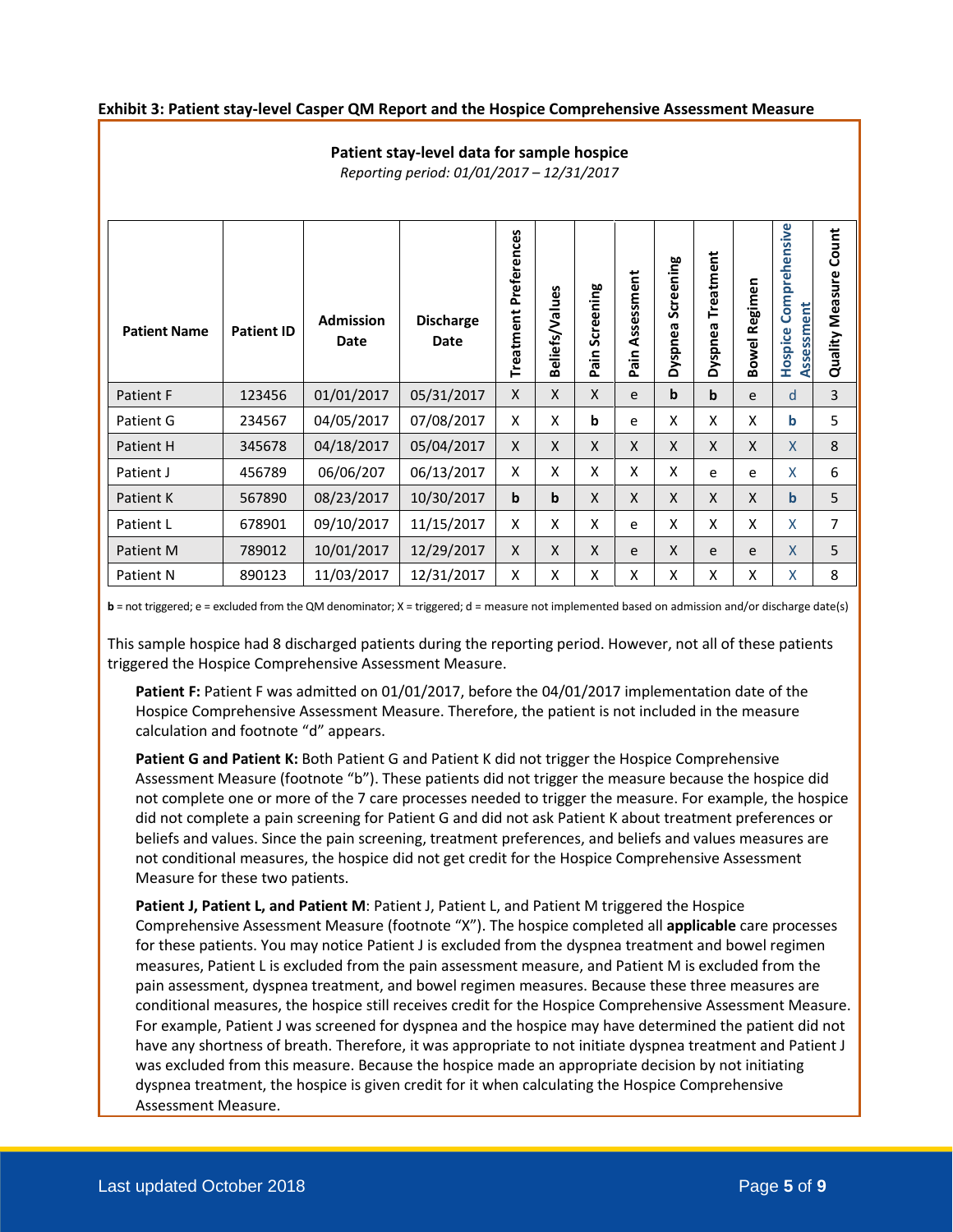**Patient H and Patient N**: Patient H and Patient N triggered all 7 care processes that make up the Hospice Comprehensive Assessment Measure. Patient H and Patient N, therefore, also received credit for the Hospice Comprehensive Assessment Measure.

**Hospice-level data for sample hospice**

| Reporting period: 01/01/2017 - 12/31/2017                        |                       |                  |             |                                    |  |  |
|------------------------------------------------------------------|-----------------------|------------------|-------------|------------------------------------|--|--|
| <b>Measure Name</b><br>(NQF ID)                                  | <b>CMS Measure ID</b> | <b>Numerator</b> | Denominator | <b>Hospice Observed</b><br>Percent |  |  |
| Treatment Preferences (NQF #1641)                                | H001.01               | $\overline{7}$   | 8           | 87.5                               |  |  |
| Beliefs/Values<br>(NQF #1647)                                    | H002.01               | $\overline{7}$   | 8           | 87.5                               |  |  |
| Pain Screening<br>(NQF #1634)                                    | H003.01               | $\overline{7}$   | 8           | 87.5                               |  |  |
| Pain Assessment<br>(NQF #1637)                                   | H004.01               | 4                | 4           | 100.0                              |  |  |
| <b>Dyspnea Screening</b><br>(NQF #1639)                          | H005.01               | $\overline{7}$   | 8           | 87.5                               |  |  |
| Dyspnea Treatment (NQF #1638)                                    | H006.01               | 5                | 6           | 83.3                               |  |  |
| <b>Bowel Regimen</b><br>(NQF #1617)                              | H007.01               | 5                | 5           | 100.0                              |  |  |
| <b>Hospice Comprehensive</b><br><b>Assessment</b><br>(NQF #3235) | H008.01               | 5                | 7           | 71.4                               |  |  |

#### <span id="page-5-0"></span>**Exhibit 4: Hospice-level Casper QM Report and the Hospice Comprehensive Assessment Measure**

Looking at the hospice-level data for this sample provider, one can see that this hospice had 5 patients meet the numerator criteria out of a total 7 patients included in the denominator, leading to a measure score of 71.4%. Patients H, J, L, M, and N are the five patients included in the numerator. The denominator is composed of these five patients, Patients G, and Patient K. Please note, Patient F is not included in either the numerator or denominator of the measure since the patient was admitted before the measure implementation date.

<span id="page-5-1"></span>Please also note that the measure score for the Hospice Comprehensive Assessment Measure is lower than the measure scores of the 7 component measures. This is because of the "all or none" scoring approach of the measure. For more details on this scoring approach, see the Frequently Asked Question "My hospice's Hospice Comprehensive Assessment Measure score is lower than the seven component HIS measures, and/or the numerator and denominator data does not match up with the sum of the numerator and denominator data of the seven component HIS measures. Why is this?".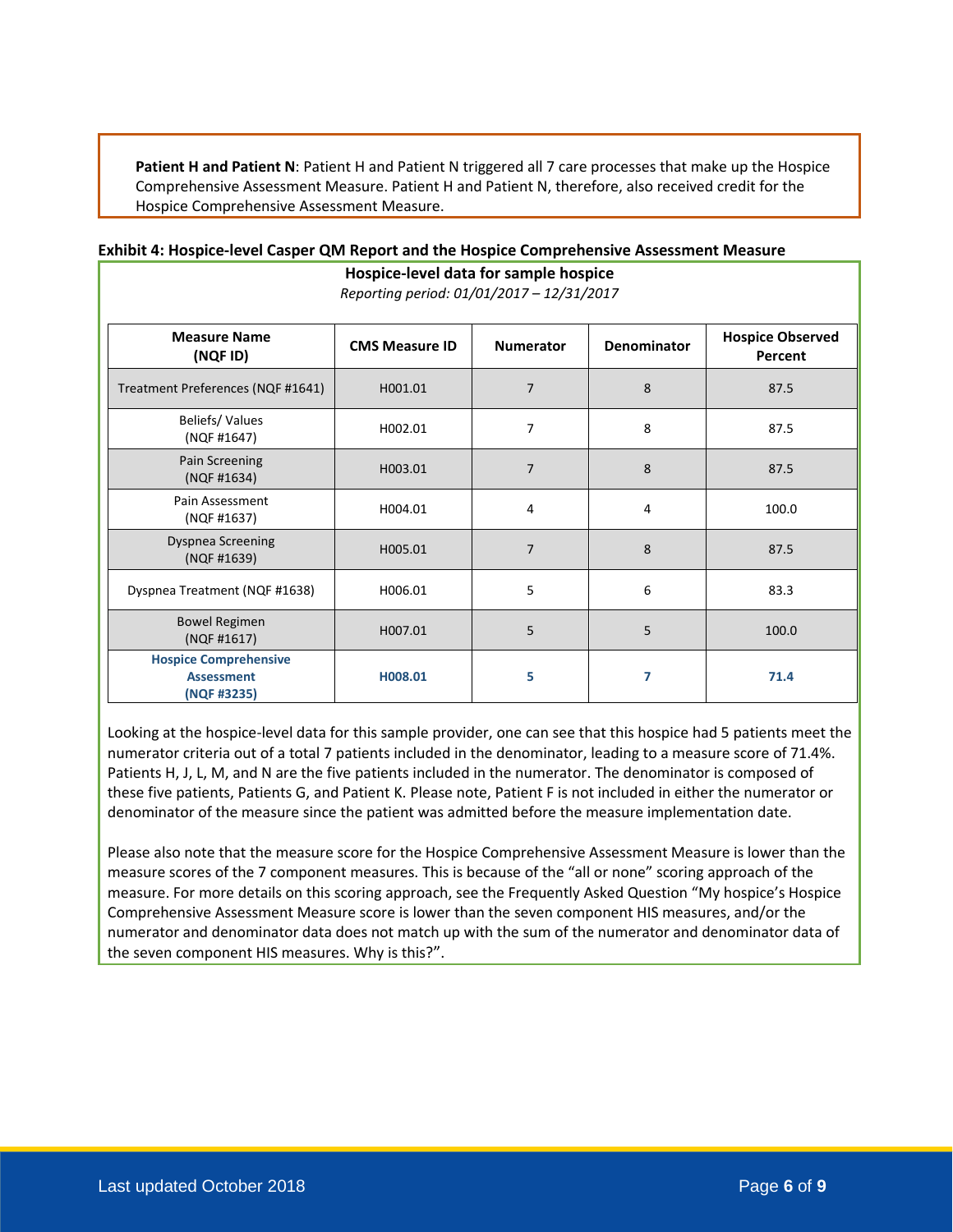# **Frequently Asked Questions**

## **Will hospices need to collect additional data for the Hospice Comprehensive Assessment Measure?**

The Hospice Comprehensive Assessment Measure is calculated using existing Hospice Item Set (HIS) data items from the HIS V2.00.0, so there are no new or additional data submission requirements that providers need to comply with for this measure. As long as your hospice has been submitting HIS-Admission and HIS-Discharge records as usual, your hospice should not need to change data collection practices or resubmit any records to accommodate the implementation of the Hospice Comprehensive Assessment Measure.

# **Will patients that are admitted before April 1, 2017 and discharged after April 1, 2017 be eligible for inclusion in this measure?**

Inclusion in the Hospice Comprehensive Assessment Measure is based on the patient's admission date, not the discharge date. Patient admissions occurring before April 1, 2017 will not be included in the measure; a footnote "d" indicating this will appear for these patients on the CASPER QM Report. Patient admissions occurring on or after April 1, 2017 will be eligible for inclusion in the measure calculation; further exclusion criteria for this measure can be found in the "Calculating the Hospice Comprehensive Assessment Measure" section above.

# **My hospice's Hospice Comprehensive Assessment Measure score is lower than the seven component HIS measures, and/or the numerator and denominator data does not match up with the sum of the numerator and denominator data of the seven component HIS measures. Why is this?**

To qualify for the Hospice Comprehensive Assessment Measure numerator, the hospice must complete all seven component processes. For example, if a hospice delivered six of the seven individual care processes, then the hospice would not receive credit for the Hospice Comprehensive Assessment Measure. There is no 'partial credit' for this measure. Additionally, the Hospice Comprehensive Assessment Measure includes conditional measures, which may impact the calculation of the measure numerator. Not all patients qualify for the conditional measures, and in these instances, the Hospice Comprehensive Assessment Measure takes into account when patients are not eligible for the conditional care processes and should receive credit toward the Hospice Comprehensive Assessment Measure calculation. Further, patients admitted prior to April 1, 2017 are not eligible for inclusion in the Hospice Comprehensive Assessment Measure (because these admissions occurred prior to the implementation of this measure), but these patients are still eligible for inclusion in the seven component HIS measures (for more information on the implementation date, see the Frequently Asked Question above). The patient stay-level CASPER QM Report provides information on which patient stays trigger the seven individual HIS quality measures, as well as the Hospice Comprehensive Assessment Measure. For more information on how this measure is calculated, please see the "Composition of the Hospice Comprehensive Assessment Measure" section and **Exhibits 3 and 4** above.

As the Hospice Comprehensive Assessment Measure is not average-based and is instead an "all or none" composite measure, it is possible for the Hospice Comprehensive Assessment Measure score to be lower than the lowest component measure score. To understand why this is the case, refer to the "Composition of the Hospice Comprehensive Assessment Measure" section and see the example below in **Exhibit 5** which illustrates this concept using the context of school performance.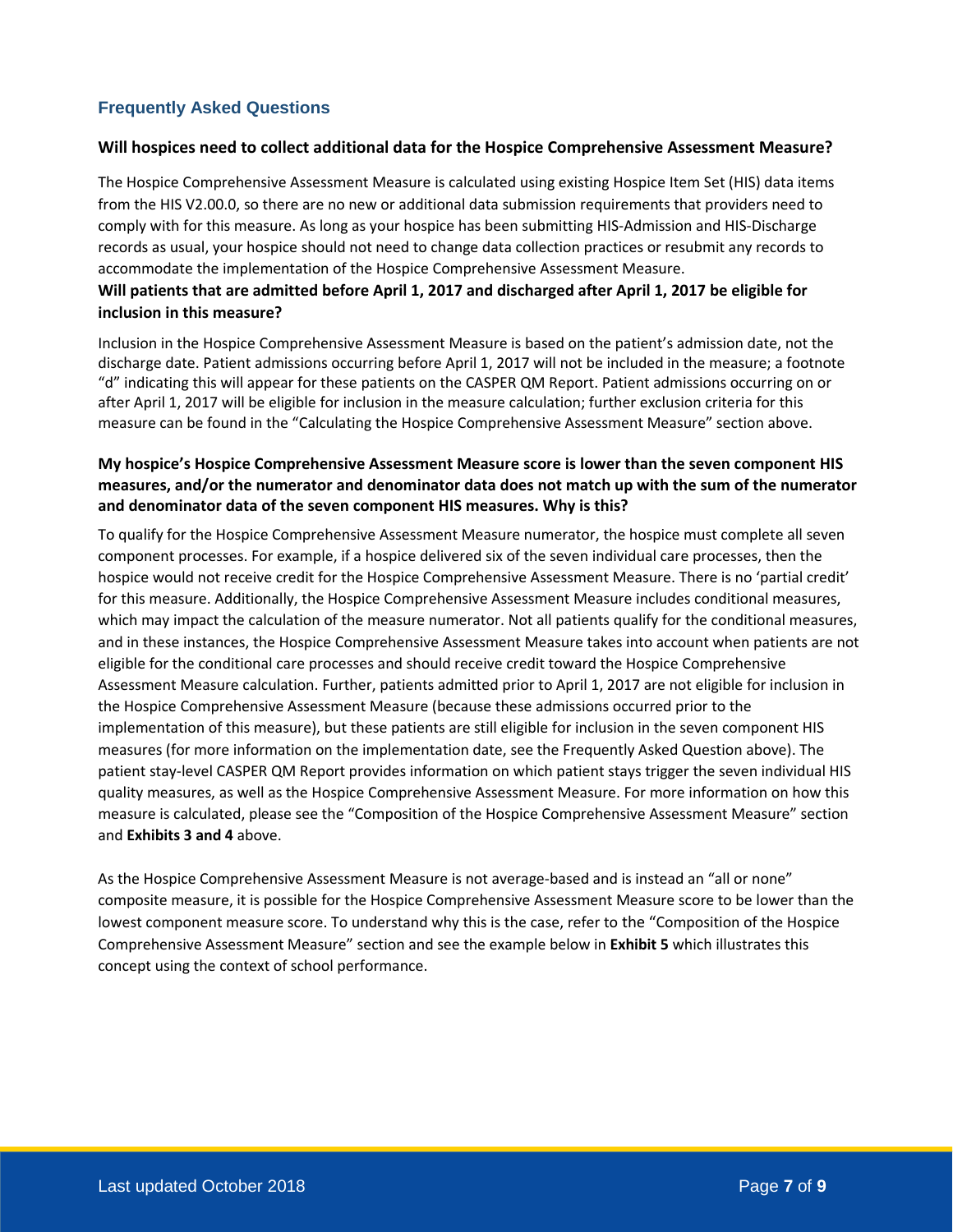## **Exhibit 5. Understanding why your Hospice Comprehensive Assessment score may be lower than your individual component scores**

The following simplified example, using school performance, may help explain why the "all or none" composition of the Hospice Comprehensive Assessment Measure could result in a lower measure score than your lowest component score.

A school has three students: Alex, John, and Erin. The school was supposed to teach the students three subjects: Math, Science, and English. Let's look at how the school did:

|             | Math | <b>Science</b> | <b>English</b> |
|-------------|------|----------------|----------------|
| <b>Alex</b> | Yes  | Yes            | No             |
| John        | No   | Yes            | Yes            |
| Erin        | Yes  | Yes            | Yes            |

The school taught Alex: Math and Science.

The school taught John: Science and English.

The school taught Erin: Math, Science, and English.

#### **How well did the school do at teaching each of the subjects?**

Teaching Math: 66% – 2 out of 3 students learned Math

Teaching Science: 100% – 3 out of 3 students learned Science

Teaching English: 66% – 2 out of 3 students learned English

**How well did the school do at teaching each student all of the subjects (i.e., "all or none" composite measure)?** 

The school only taught Math, Science, and English to 1 out of 3 students (Erin) – **33%** of students **How does this example relate to the Hospice Comprehensive Assessment Measure?** Calculating how well the school did at teaching *each* of the three subjects is similar to calculating how you did on each of the seven component measures. The rate at which the school taught Math had no relation to its rate of teaching science, just as a hospice's score on treatment preferences has no relation to its pain screening score. The measure scores, or subjects in this example, are independent of each other.

Calculating how well the school did in teaching each student *all the subjects* is similar to calculating how you did on the Hospice Comprehensive Assessment Measure. Since this composite measure is an "all or none" measure, you have to complete all seven component measure processes to receive credit for the composite, just as you had to teach all three subjects to the students to receive credit in the above example. The composite measure sets a higher performance threshold, as can be seen in the school example, and this makes it possible for the "all or none" composite measure score to be lower than any individual component score.

#### **Where can I find more information about the Hospice Comprehensive Assessment Measure?**

For more information about the Hospice Comprehensive Assessment Measure, including measure specifications, please refer to the QM User's Manual available for download of the HQRP [Current Measures](https://www.cms.gov/Medicare/Quality-Initiatives-Patient-Assessment-Instruments/Hospice-Quality-Reporting/Current-Measures.html) Page.